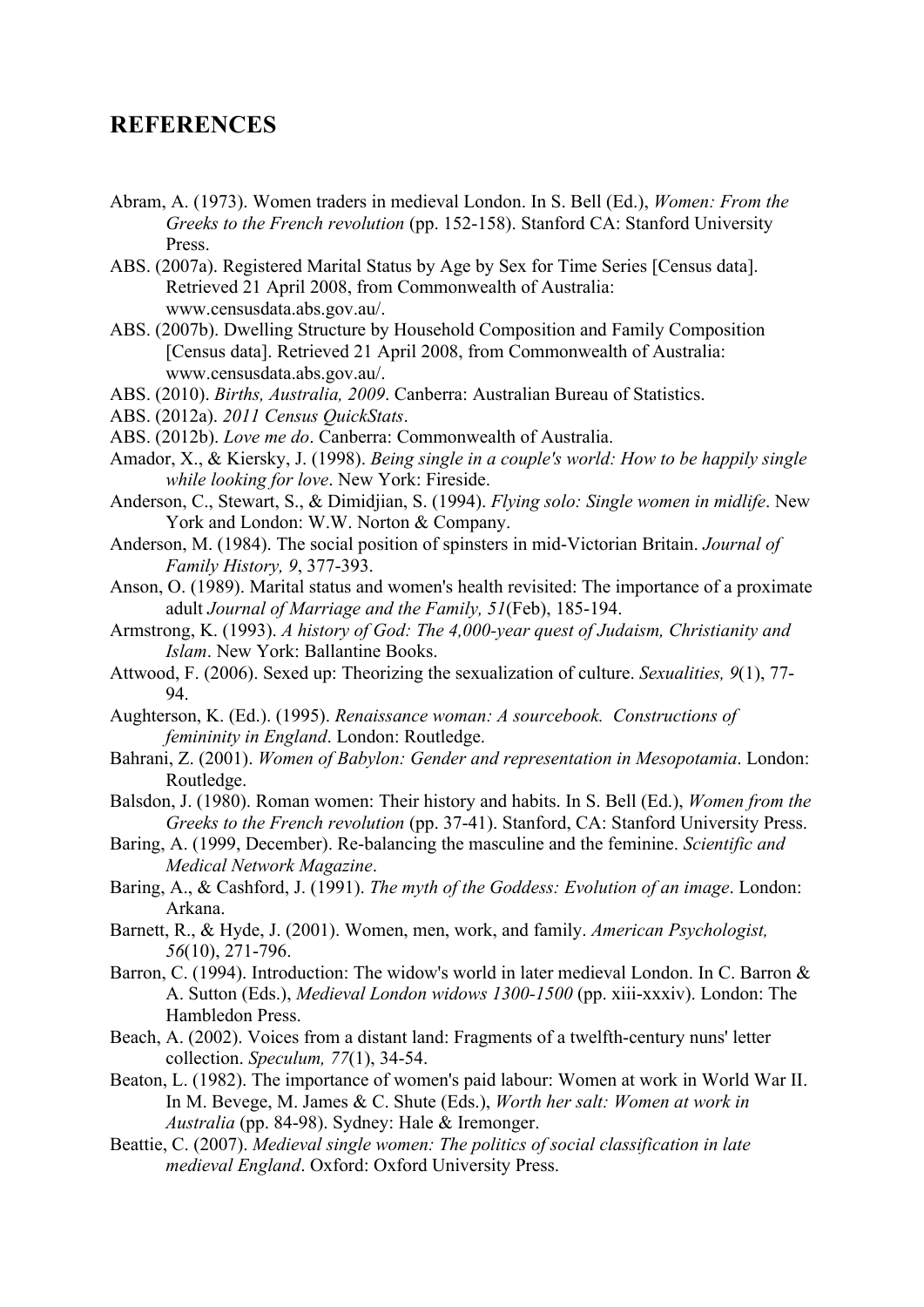- Bell, R., & Yans, V. (2008). Introduction. In R. Bell & V. Yans (Eds.), *Women on their own: Interdisciplinary perspectives on being single* (pp. 1-15). New Brunswick, NJ: Rutgers University Press.
- Bell, S. (1980). Early Christian attitudes to femininity. In S. Bell (Ed.), *Women: From the Greeks to the French revolution* (pp. 70-95). Stanford, CA: Stanford University Press.
- Bell, S. (Ed.). (1973). *Women: From the Greeks to the French revolution*. Stanford CA: Stanford University Press.
- Bellas, M. (1992). The effects of marital status and wives' employment on the salaries of faculty men: The (house)wife bonus. *Gender & Society, 6*(4), 609-622.
- Bennet, J. (1992). Widows in the medieval English countryside. In L. Mirrer (Ed.), *Upon my husband's death: Widows in the leterature and histories of medieval Europe* (pp. 69- 114). Ann Arbor: The University of Michigan Press.
- Bennet, J., & Froide, A. (1999). A singular past. In J. Bennet & A. Froide (Eds.), *Singlewomen in the European past, 1250-1800* (pp. 1-37). Philadelphia, PA: University of Pennsylvania Press.
- Bernau, A. (2007). *Virgins: A cultural history*. London: Granta Books.
- Bickerton, T. (1983). Women alone. In S. Cartledge & J. Ryan (Eds.), *Sex & love: New thoughts on old contradictions* (pp. 157-166). London: Women's Press.
- Bloch, R. (1991). *Medieval misogyny and the invention of Western Romantic love*. Chicago: Chicago University Press.
- Botelho, L., & Thane, P. (Eds.). (2001). *Women and ageing in British society since 1500*. Harlow: Pearson Education Limited.
- Brehm, S., Miller, R., Perlman, D., & Campbell, S. (2002). *Intimate relationships* (Vol. Third). New York: McGraw-Hill.
- Bremner, J. (1982). In the cause of equality: Muriel Heagney and the position of women in the Depression. In M. Bevege, M. James & C. Shute (Eds.), *Worth her salt: Women at work in Australia* (pp. 286-298). Sydney: Hale & Iremonger.
- Bretthauer, B., Zimmerman, T., & Banning, J. (2007). A feminist analysis of popular music. *Journal of Feminist Family Therapy, 18*(4), 29-51. doi:10.1300/J086v18n04\_02.
- Brodsky, V. (1980). Single women in the London marriage market: Age, status and mobility, 1598-1619 (pp. 29). Chicago, IL: Newberry Library.
- Brookmyre, C. (2006). *A tale etched in blood and hard black pencil*. London: Little, Brown.
- Budgeon, S. (2008). Couple culture and the production of singleness. *Sexualities, 11*(3), 301- 325.
- Burns, A. (1986). Why do women continue to marry? In N. Grieve & A. Burns (Eds.), *Australian women: New feminist perspectives* (pp. 210-232). Melbourne: Oxford University Press.
- Butler, S. (2001). Notes on a *membrum disiectum*. In S. Joshel & S. Murnaghan (Eds.), *Women & slaves in Greco-Roman culture* (pp. 236-255). London: Routledge.
- Caldecott, M. (1992). *Women in Celtic mythology: Tales of extraordinary women from the ancient Celtic tradition* (2nd ed.). Rochester, VT: Destiny Books.
- Cameron, B. (1982). The flappers and the feminists: A study of women's emancipation in the 1920s. In M. Bevege, M. James & C. Shute (Eds.), *Worth her salt: Women at work in Australia* (pp. 257-269). Sydney: Hale & Iremonger.
- Cancian, F. (1986). The feminization of love. *Signs, 11*(4), 692-709.
- Carcopino, J. (1980). Daily life in ancient Rome. In S. Bell (Ed.), *Women from the Greeks to the French revolution* (pp. 49-69). Stanford, CA: Stanford University Press.
- Carlson, K. (1997). *Life's daughter/death's bride: Inner transformations through the Goddess Demeter/Persephone*. Boston: Shambhala Publications, Inc.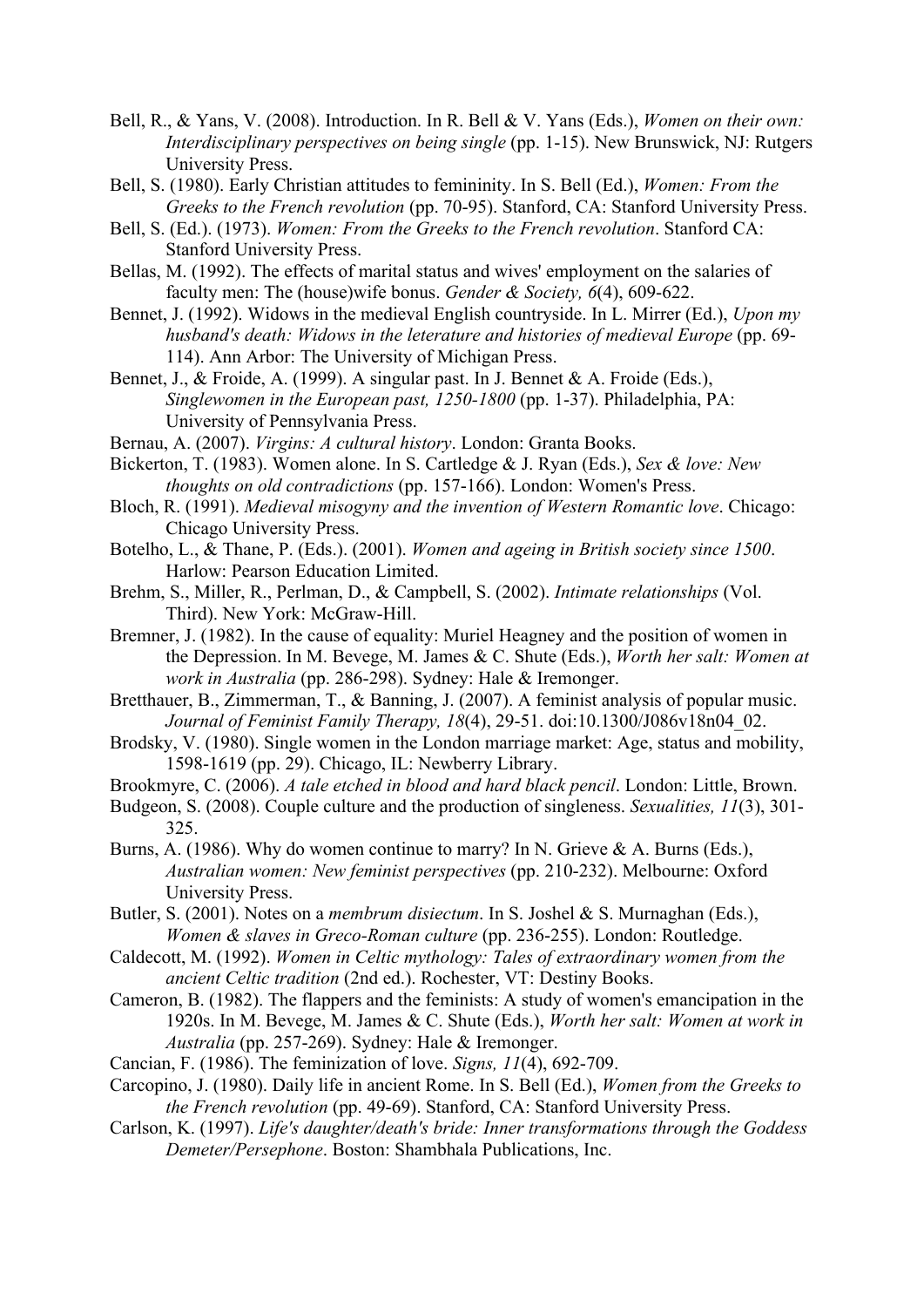Carlton, C. (1978). The widows tale: Male myths and female reality in 16th and 17th century England. *Albion: A Quarterly Journal concerned with British Studies, 10*(2), 118-129.

Chadwick, N. (1970). *The Celts* (1 ed.). Harmondsworth: Penguin Books.

- Chamberlain, S. (2002). Wife and widow in Arcadia: Re-envisaging the ideal. *College Literature, 29*(2), 80-98.
- Chandler, J. (1991). *Women without husbands: An exploration of the margins of marriage*. Basingstoke: MacMillan Education LTD.
- Chasteen, A. (1994). "The world around me": the environment and single women. *Sex Roles: A Journal of Research, 31*(5-6), 309-329.
- Chaucer, G. (2009). *The Canterbury Tales* (P. Ackroyd, Trans.). London: Penguin Classics.
- Clark, I. (2001). The widow hunt on the Tudor-Stuart stage. *Studies in English Literature, 1500-1900, 41*(2), 399-416.
- Clark, P. (2001). Women, slaves, and the hierarchies of domestic violence: The family of St Augustine. In S. Joshel & S. Murnaghan (Eds.), *Women & slaves in Greco-Roman culture* (pp. 109-129). London: Routledge.
- Clover, C. (1993). Regardless of sex: Men, women, and power in Early Northern Europe. *Speculum, 68*(2), 363-387.
- Cooper, S. (2001). *The Victorian woman*. London: V&A Publications.
- Corcoran, J. (1970). The origins of the Celts: The archaelogical evidence. In N. Chadwick (Ed.), *The Celts* (1 ed., pp. 17-41). Harmondsworth: Pelican Books.
- Cotterell, A., & Storm, R. (2007). *The ultimate encyclopedia of mythology: An A-Z guide to the myths and legends of the ancient world*. London: Hermes House.
- Cremin, A. (1997). *The Celts*. Sydney: Lansdowne Publishing Pty Ltd.
- Crick, J. (1999). Widowhood in pre-conquest England. In S. Cavallo & L. Warner (Eds.), *Widowhood in medieval and early modern Europe* (pp. 24-36). Harlow: Pearso Education Limited.
- Cross, S. (2009, 2009). *Feminae Romanae: The women of ancient Rome*. Retrieved 4 August 2009, from web.mac.com/heraklia/Dominae/index.html.
- Cummins, R., Walter, J., & Woerner, J. (2007). *The wellbeing of Australians groups with the highest and lowest wellbeing in Australia* (Australian Unity Wellbeing Index Survey). Geelong, Victoria: The School of Psychology/The Australian Centre on Quality of Life, Deakin University.
- Cummins, R., Woerner, J., Tomyn, A., Gibson, A., & Knapp, T. M. (2005). *The Wellbeing of Australians - personal relationships* (Australian Unity Wellbeing Index Survey). Geelong, Victoria: The School of Psychology/The Australian Centre on Quality of Life, Deakin University.
- d'Addio, A., & d'Ercole, M. (2005). *Trends and determinants of fertility rates in OECD countries: The role of policies*. Paris: OECD.
- Davidson, J. (2007). Perceptions of commercialisaed social introduction services amongst women. In E. Casey & L. Martens (Eds.), *Gender and consumption: Domestic cultures and the commercialisation of everyday life* (pp. 97-108). Aldershot: Ashgate.
- Davies, K. (1981). Continuity and change in literary advice on marriage. In R. Outhwaite (Ed.), *Marriage and society: Studies in the social history of mariage* (pp. 58-80). London: Europa Publications Limited.
- de Botton, A. (2004). *Status anxiety*. London: Penguin Books.
- de la Torre, V. (2001). "We few of an infinite multitude": John Hales, Parliament, and the gendered politics of the early Elizabethan succession. *Albion: A Quarterly Journal concerned with British Studies, 33*(4), 557-582.
- de Vaus, D. (2004a). *Diversity and change in Australian families: Statistical profiles*. Melbourne: Australian Institute of Family Studies.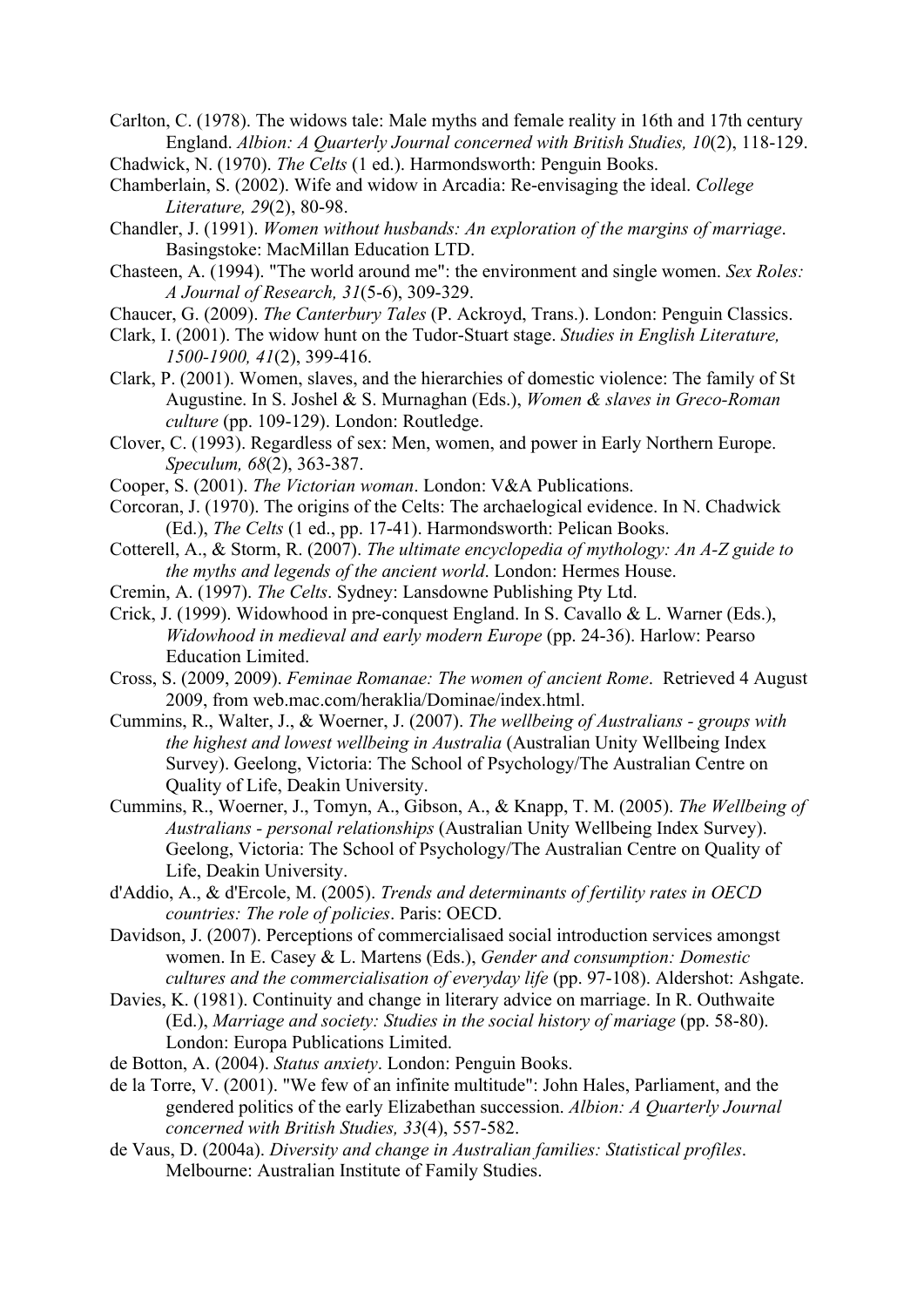de Vaus, D. (2004b). Marriage and remarriage *Diversity and change in Australian families: Statistical profiles* (pp. 160-180). Canberra: Australian Institute of Family Studies.

- De Vogli, R., Chandola, T., & Marmot, M. (2007). Negative aspects of close relationships and heart disease. *Archives of Internal Medicine, 167*(18), 1951-1957.
- Delphy, C., & Leonard, D. (1992). *Familiar exploitation: A new analysis of marriage in contemporary Western societies*. Cambridge: Polity Press.
- Demand, N. (2001). Women and slaves as Hippocratic patients. In S. Joshel & S. Murnaghan (Eds.), *Women & slaves in Greco-Roman culture* (pp. 69-84). London: Routledge.
- DePaulo, B. (2007). *Singled out: How singles are stereotyped, stigmatized, and ignored, and still live happily ever after*. New York: St Martin's Press.
- Diamond, J. (2007). The worst mistake in the history of the human race. Retrieved 26 May 2009, 2009, from http://www.awok.org/worst-mistake/.
- Diener, E., & Seligman, M. (2002). Very happy people. *Psychological Science, 13*(1), 81-84
- Diener, E., Suh, E., Lucas, R., & Smith, H. (1999). Subjective well-being: Three decades of progress. *Psychological Bulletin, 125*(2), 276-302.
- Dixson, M. (1999). *The real Matilda: Women and identity in Australia 1788 to the present* (4th ed.). Sydney: University of New South Wales Press.
- Dolin, T. (1997). *Mistress of the house: Women of property in the Victorian novel*. Aldershot: Ashgate Publishing Limited.
- Drabsch, T. (2007). Women, Parliament and the media. Sydney: NSW Government.
- Duby, G. (1994). *Love and marriage in the Middle Ages* (J. Dunnett, Trans.). Cambridge: Polity Press.
- Earle, J., Smith, M., Harris, C., & Longino Jnr, C. (1997). Women, marital status, and symptoms of depression in a midlife national sample. *Journal of Women & Aging, 10*(1), 41-57. doi:10.1300/J074v10n01\_04.
- Ehrenreich, B., & English, D. (1978). *For her own good: 150 years of the experts' advice to women*. New York: Anchor Books.
- Ellis, P. (1997). *Celt and Greek: Celts in the Hellenic world*. London: Constable and Company Ltd.
- Erickson, A. (1999). Property and widowhood in England 1660-1840. In S. Cavallo & L. Warner (Eds.), *Widowhood in medieval and early modern Europe* (pp. 145-163). Harlow: Pearson Education Limited.
- Euripides. (c. 480-407/6 BCE). Melanippe in defense of women (S. Trzaskoma, R. Smith & S. Brunet, Trans.). In S. Trzaskoma, R. Smith & S. Brunet (Eds.), *Anthology of classical myth: Primary sources in translation* (pp. 109-110). Indianapolis, IN: Hackett Publishing Company, Inc.
- Eurostat. (2011). *Marriage and divorce statistics*: European Commission.
- Evans, A., Riley, S., & Shankar, A. (2010). Technologies of sexiness: Theorizing women's engagement in the sexualization of culture. *Feminism and Psychology, 20*(1), 114- 131.
- FaHCSIA. (2009). *Review of the Equal Opportunity for Women in the Workplace Act 1999*. Canberra.
- Faludi, S. (1992). *Backlash: The undeclared war against women*. London: Chatto & Windus.
- Farrell, R. (2001). Woman and citizenship in colonial Australia. In P. Crawford & P. Maddern (Eds.), *Women as Australian citizens: Underlying histories* (pp. 115-140). Melbourne: Melbourne University Press.
- Feldman, S., Byles, J., & Beaumont, R. (2000). 'Is anybody listening?'.The experiences of widowhood for older Australian women. *Journal of Women and Aging, 12*(3-4), 155- 176.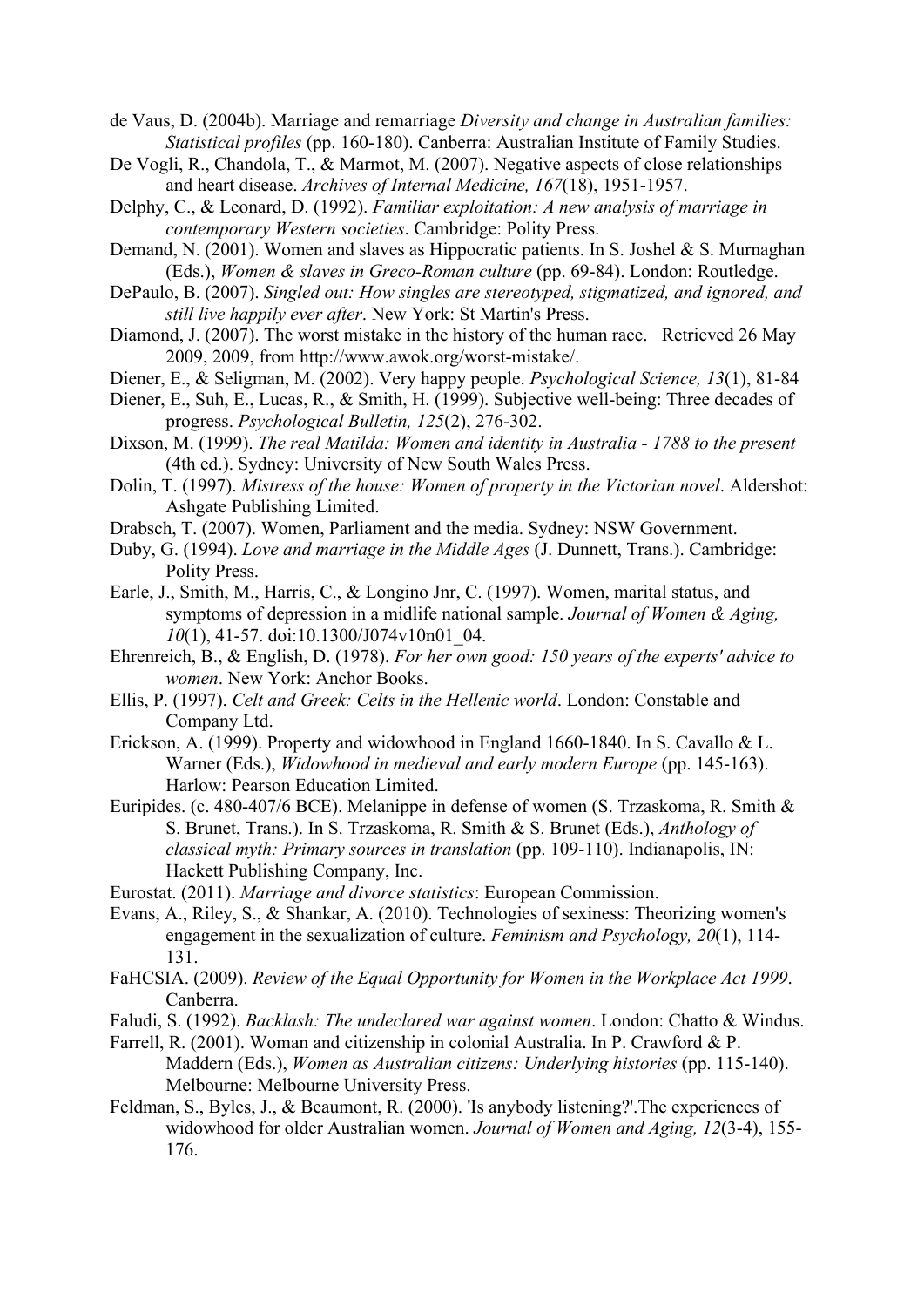- Filip, J. (1977). *Celtic civilization and its heritage* (I. Lewitová, Trans. 2nd ed.). Wellingborough: Collet's.
- Fitzherbert, M. (2005). The politics of political mothers and wives. *Institute of Public Affairs Review, 57*(1), 39-40.
- Flood, M. (2005). *Mapping loneliness in Australia* The Australia Institute.
- Foot, S. (2000). *Veiled women I: The disappearance of nuns from Anglo-Saxon England*. Aldershot: Ashgate Publishing Limited.
- Forth, S. (2008). *Eve's Bible: A woman's guide to the Old Testament*. New York: St Martin's Press.
- Foucault, M. (1969). *The archaeology of knowledge*. London: Tavistock Publications **Limited**
- Foucault, M. (1980). *Power/knowledge: Selected interviews and other writings 1972-1977*. Brighton: The Harvester Press Limited.
- Foucault, M. (1997). *Ethics: Subjectivity and truth* (R. Hurley et al, Trans. Vol. 1). London: The New Press.
- Foyster, E. (1999). Marrying the experienced widow in early modern England: The male perspective. In S. Cavallo & L. Warner (Eds.), *Widowhood in medieval and early modern Europe* (pp. 108-124). Harlow: Pearson Education Limited.
- Friedman, H., & Martin, L. (2011). *The longevity project: Surprising discoveries for health and long life from the landmark eight-decade study*. New York: Hudson Street Press.
- Froide, A. (1999). Marital status as a category of difference. In J. Bennet & A. Froide (Eds.), *Singlewomen in the European past, 1250-1800* (pp. 236-269). Philadelphia, PA: University of Pennsylvania Press.
- Froide, A. (2001). Old maids: The lifecycle of single women in early modern England. In L. Botelho & P. Thane (Eds.), *Women and ageing in British society since 1500* (pp. 89- 110). Harlow: Pearson Education Limited.
- Froide, A. (2002). Hidden women: Re-discovering the singlewomen of early modern England. *Local Population Studies, 68*, 26-41.
- Gardner, J., & Oswald, A. (2004). How is mortality affected by money, marriage, and stress? *Journal of Health Economics, 23,* 1181-1207.
- Gies, F., & Gies, G. (1987). *Marriage and the family in the middle ages*. New York: Harper & Row, Publishers.
- Gill, R. (2003). From sexual objectification to sexual subjectification: The resexualisation of women's bodies in the media. *Feminist Media Studies, 3*(1), 100-106.
- Gillis, J. (1985). *For better for worse: British marriages, 1600 to the present*. Oxford: Oxford University Press, Inc.
- Gillis, J. (1996). *A world of their own making: Myth, ritual, and the quest for family values*. Cambridge, MA: Harvard University Press.
- Gimbutas, M. (1982). *The Goddesses and Gods of Old Europe 6500-3500 BC: Myths and cult images* (2 ed.). Berkeley, CA: University of California Press.
- Gimbutas, M. (1989). *The language of the Goddess*. San Francisco: Harper & Row, Publishers.
- Glenn, N., & Weaver, C. (1988). The changing relationship of marital status to reported happiness. *Journal of Marriage and the Family, 50*(2), 317-324.
- Gordon, E., & Nair, G. (2002). The myth of the Victorian patriarchal family. *History of the Family, 7*, 125-138.
- Gothard, J. (2001). Wives or workers? Single British female migration to colonial Australia. In P. Sharpe (Ed.), *Women, gender and labour migration: Historical and global perspectives* (pp. 145-162). London: Routledge.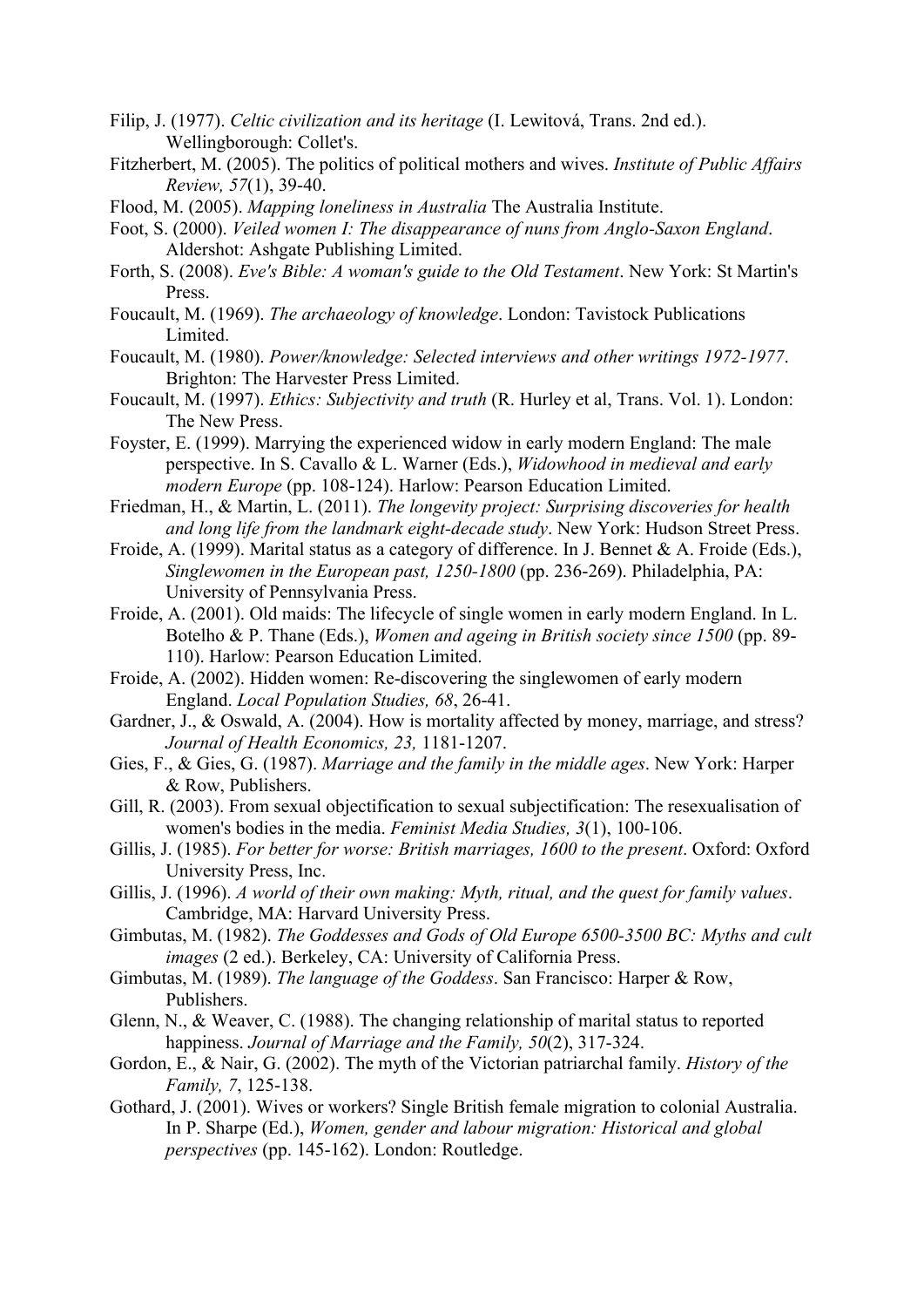- Gowing, L. (2003). *Common bodies: Women, touch and power in seventeenth centure England*. New Haven, CT: Yale University Press.
- Graves, R. (1973). *The Greeks myths* (Vol. I). Harmondsworth: Penguin Books Ltd.
- Graves, R., & Patai, R. (1965). *Hebrew myths: the Book of Genesis*. London: Cassell & Company Ltd.
- Gray, M., de Vaus, D., Qu, L., & Stanton, D. (2010). *Divorce and the wellbeing of older Australians* (No. 46). Melbourne: The Australian Institute of Family Studies.
- Greg, W. (1862). Why are women redundant? *National Review*.
- Grimshaw, P. (1986). 'Man's own country': Women in colonial Australian history. In N. Grieve & A. Burns (Eds.), *Australian women: New feminist perspectives* (pp. 182- 209). Melbourne: Oxford University Press.
- Hahn, B. (1993). Marital status and women's health: the effect of economic marital acquisitions. *Journal of Marriage and the Family, 55*(May), 495-504.
- Håkansson, K., Rovio, S., Helkala, E.-L., Vilska, A.-R., Winblad, B., Soininen, H., et al. (2009). Association between mid-life marital status and cognitive function in later life: Population based cohort study. *British Medical Journal,* (339: b2462), 8. doi:10.1136/bmj.b2462.
- Hanawalt, B. (1992). The widow's mite: Provisions for medieval London widows. In L. Mirrer (Ed.), *Upon my husband's death: Widows in the leterature and histories of medieval Europe* (pp. 21-45). Ann Arbor: The University of Michigan Press.
- Hanawalt, B. (1998). *'Of good and ill repute': Gender and social control in medieval England*. New York: Oxford University Press.
- Hanawalt, B. (Ed.). (1986). *Women and work in pre-industrial Europe*. Bloomington, IN: Indiana University Press.
- Harrison, B. (1995). Women and health. In J. Purvis (Ed.), *Women's history: Britain 1850- 1945* (pp. 157-192). London: Routledge.
- Hassel, J. (2002). *Choosing not to marry: Women and autonomy in the Katherine Group*. New York: Routledge.
- Headey, B., & Warren, D. (2008). *Families, incomes and jobs, volume 3: A statistical report on Waves 1 to 5 of the HILDA Survey*. Melbourne: Commonwealth of Australia.
- Heller, N. (2012, April 16, 2012). The disconnect. *The New Yorker,* 110-113.
- Helmer, C. (2009). Dementia and marital status at midlife and late life. *British Medical Journal, 339: b1690*. doi:10.1136/bmj.b2462.
- Hepburn, A. (2003). Relativism and feminist psychology. In M. Gergen & K. Gergen (Eds.), *Social construction: A reader* (pp. 237-247). London: SAGE Publications.
- Hesiod. (c. 800-700 BCE). Theogony (S. Trzaskoma, R. Smith & S. Brunet, Trans.). In S. Trzaskoma, R. Smith & S. Brunet (Eds.), *Anthology of classical myth: Primary sources in translation* (pp. 131-160). Indianapolis, IN: Hackett Publishing Company, Inc.
- Hill, B. (1989). *Women, work, and sexual politics in eighteenth-century England*. Oxford: Basil Blackwell.
- Holden, K. (2007). *The shadow of marriage: Singleness in England, 1914-60*. Manchester: Manchester University Press.
- Hollway, W. (1984). Gender difference and the production of subjectivity. In J. Henriques, W. Hollway, C. Urwin, C. Venn & V. Walkerdine (Eds.), *Changing the subject: Psychology, social regulation and subjectivity* (pp. 227-263). London: Methuen & Co Ltd.
- Hooker, R. (1996). After the exile 538-332 BC. *The Hebrews: A learning module.* Retrieved 30 June 2009, 2009, from wsu.edu/~dee/HEBREWS/AFTEREX.HTM.
- Horstman, A. (1985). *Victorian divorce*. London: Croom Helm.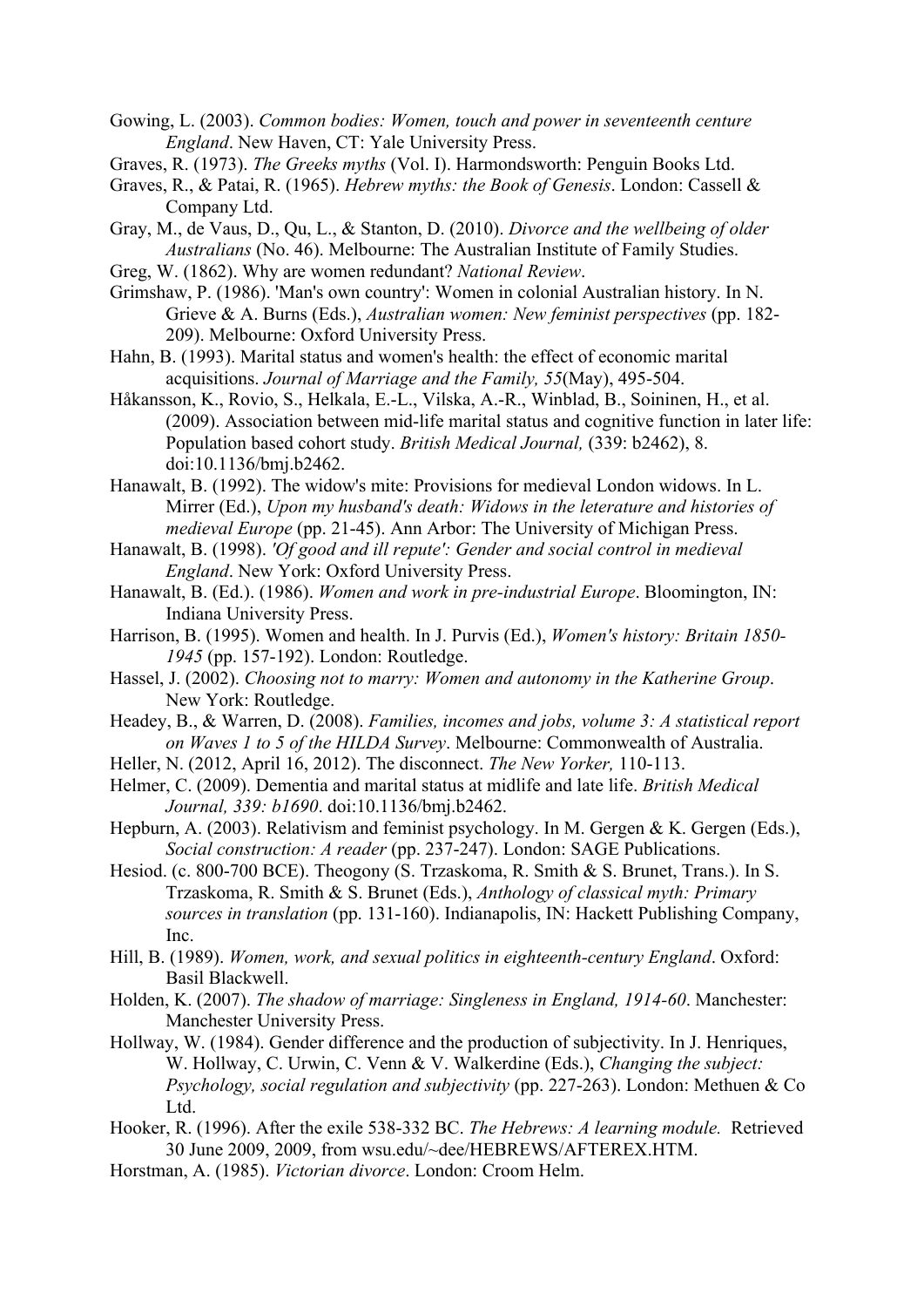- Howell, M. (1998). *The marriage exchange: Property, social place, and gender in cities of the Low Countries, 1300-1550*. Chicago: The University of Chicago Press.
- Hudson, P. (1995). Woman and industrialisation. In J. Purvis (Ed.), *Women's history: Britain 1850-1945* (pp. 23-50). London: Routledge.
- Hufton, O. (1984). Women without men: Widows and spinsters in Britain and France in the eighteenth century. *Journal of Family History, 9*, 355-376.
- Hunt, S. (1986). *Spinfex and hessian: Women in North-West Australia, 1860-1900*. Perth: University of Western Australia Press.
- Jagger, C., & Sutton, C. (1991). Death after marital bereavement is the risk increased? *Statistics in Medicine, 10*, 395-404.
- James, H. (2006). Changing dynamics of the family in recent European history. In R. George & J. Elshtain (Eds.), *The meaning of marriage: Family, state, market, and morals* (pp. 53-73). Dallas: Spence Publishing Company.
- James, S. (1993). *Exploring the world of the Celts*. London: Thames and Hudson Ltd.
- Jiménez, R. (1996). *Caesar against the Celts*. Staplehurst: Spellmount Limited.
- Joshel, S., & Murnaghan, S. (2001). Introduction. In S. Joshel & S. Murnaghan (Eds.), *Women & slaves in Greco-Roman culture* (pp. 1-21). London: Routledge.
- Jost, J., & Hunyady, O. (2003). The psychology of system justification and the palliative function of ideology. *European Review of Social Psychology, 13*(1), 111-153. doi:10.1080/10463280240000046.
- Jussen, B. (2002). "Virgins-widows-spouses": On the language of moral distinction as applied to women and men in the Middle Ages. *History of the Family, 7*, 13-32.
- Kapogiannis, D., Barbey, A., Su, M., Zamboni, G., Krueger, F., & Grafman, J. (2009). Cognitive and neural foundations of religious belief. *Proceedings of the National Academy of Sciences of the United States of America, 106*, 4876-4881. doi:10.1073/pnas.0811717106.
- Karras, R. (1999). Sex and the singlewoman. In J. Bennet & A. Froide (Eds.), *Singlewomen in the European past, 1250-1800* (pp. 127-145). Philadelphia, PA: University of Pennsylvania Press.
- Kazmierczak Manzione, C. (1996). Sex in Tudor London: Abusing their bodies with each other. In J. Murray & K. Eisenbichler (Eds.), *Desire and discipline: Sex and sexuality in the premodern West* (pp. 87-100). Toronto: University of Toronto Press.
- Keel, O., & Uehlinger, C. (1998). *Gods, goddesses, and images of god in ancient Israel* (T. Trapp, Trans.). Minneapolis: Fortress Press.
- Keith, P. (2004). Resources, family ties, and well-being of never-married men and women. *Journal of Gerontological Social Work, 42*(2), 51-75.
- Kiecolt-Glaser, J., & Newton, T. (2001). Marriage and health: His and hers. *Psychological Bulletin, 127*(4), 472-503.
- King, S. (2004). 'Meer pennies for my baskitt will be enough': Women, work and welfare, 1770-1830. In P. Lane, N. Raven & K. Snell (Eds.), *Women, work and wages in England, 1600-1850* (pp. 119-140). Woodbridge: The Boydell Press.
- Klinenberg, E. (2012). *Going solo: The extraordinary rise and surprising appeal of living alone*. New York: Penguin Books.
- Kowaleski, M. (1999). Singlewomen in medieval and early modern Europe: The demographic perspective. In J. Bennet & A. Froide (Eds.), *Singlewomen in the European past, 1250-1800* (pp. 38-81). Philadelphia, PA: University of Pennsylvania Press.
- Kranidis, R. (1999). *The Victorian spinster and colonial emigration: Contested subjects*. New York: St Martin's Press.
- La Barre, H. (1972). *A life of your own*. New York: David McKay Company, Inc.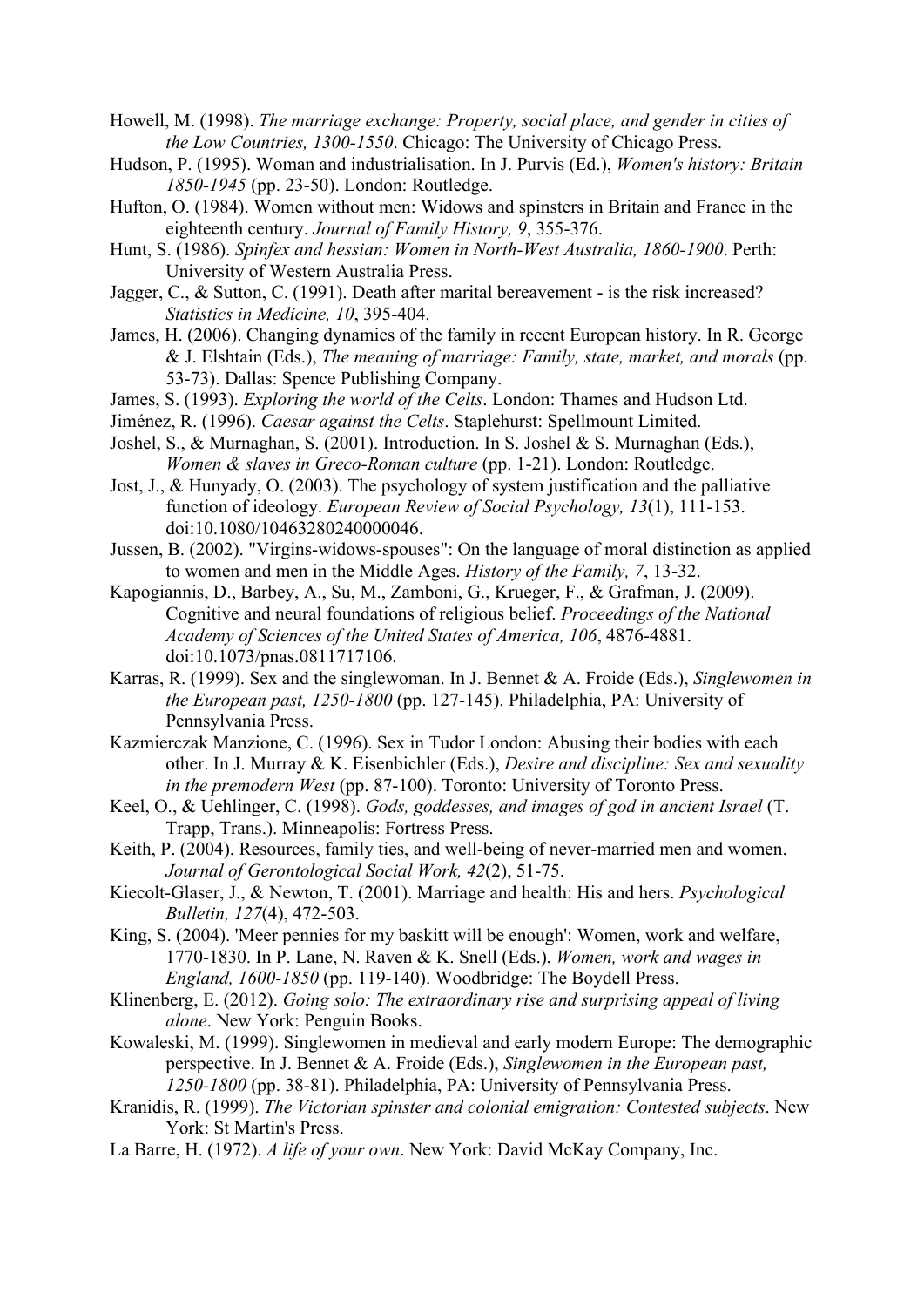- Laing, J. (1982). *The Greek and Roman gods: A pocket guide*. Newton Abbot: David & Charles.
- Lake, M., & Damousi, J. (1995). Introduction. In J. Damousi & M. Lake (Eds.), *Gender and war: Australians at war in the twentieh century* (pp. 1-20). Cabridge: Cambridge University Press.
- Langford, W. (1999). *Revolutions of the heart: Gender, power and the delusions of love*. London: Routledge.
- Lanser, S. (1999). Singular politics: The rise of the British national and production of the old maid. In J. Bennet & A. Froide (Eds.), *Singlewomen in the European past, 1250-1800* (pp. 297-323). Philadelphia, PA: University of Pennsylvania Press.
- Lantz, H. (1982). Romantic love in the pre-modern period: A sociological commentary. *Journal of Social History, 15*(3), 349-370.
- Lawrence, C. (1999). Media representation of politics and women politicians. *Australian Rationalist, 49*(Autumn), 27-32.
- Lee, G., Seccombe, K., & Shehan, C. (1991). Marital status and personal happiness: An analysis of trend data. *Journal of Marriage and the Family, 53*(4), 839-844.
- Lee, H., Jang, S.-N., Lee, S., Cho, S.-I., & Park, E.-O. (2008). The relationship between social participation and self-rated health by sex and age: A cross-sectional survey. *International Journal of Nursing Studies, 45*, 1042-1054.
- Leites, E. (1982). The duty to desire: Love, friendship, and sexuality in some Puritan theories of marriage. *Journal of Social History, 15*(3), 383-408.
- Lerner, G (1986). *The creation of patriarchy*. New York: Oxford University Press.
- Levande, M. (2008). Women, pop music, and pornography. *Meridians: feminism, race, transnationalism, 8*(1), 293-321.
- Levy, A. (2005). *Female chauvenist pigs: Women and the rise of raunch culture*. Melbourne: Schwartz Publishing.
- Lewis, J. (2001). *The end of marriage? Individualism and intimate relations*. Cheltenham: Edward Elgar Publishing Limited.
- Leyser, H. (1995). *Medieval women: A social history of women in England 450-1500*. London: Weidenfeld and Nicolson.
- Lofquist, D., Lugaila, T., O'Connell, M., & Feliz, S. (2012). *Households and families: 2010*. Retrieved from www.census.gov/hhes/families/data/cps.html.
- Lovén, L. (1997). *Lanam fecit: woolworking and female virtue.* Paper presented at the First Nordic symposium on women's lives in antiquity, Jonsered.
- Mackay, H. (Writer). (2005). Social disengagement: A breeding ground for fundamentalism. In A. B. Corporation (Producer), *The Sixth Annual Manning Clark Lecture*. Australia.
- March, J. (2001). *Cassell's dictionary of classical mythology*. London: Cassell & Co.
- Marx, K., & Engels, F. (2002). The German ideology. In S. Duncombe (Ed.), *Cultural resistance reader* (pp. 41-49). London: Verso.
- Mastekaasa, A. (1994). The subjective well-being of the previously married: The importance of unmarried cohabitation and time since widowhood or divorce. *Social Forces, 73*(2), 665-692.
- McCarthy, C. (Ed.). (2004). *Love, sex and marriage in the Middle Ages: A sourcebook*. London: Routledge.
- McNamara, J. (1985). *A new song: Celibate women in the first three Christian centuries*. New York: Harrington Park Press.
- McRobbie, A. (2009). *The aftermath of feminism: Gender, culture and social change*. London: SAGE Publications Ltd.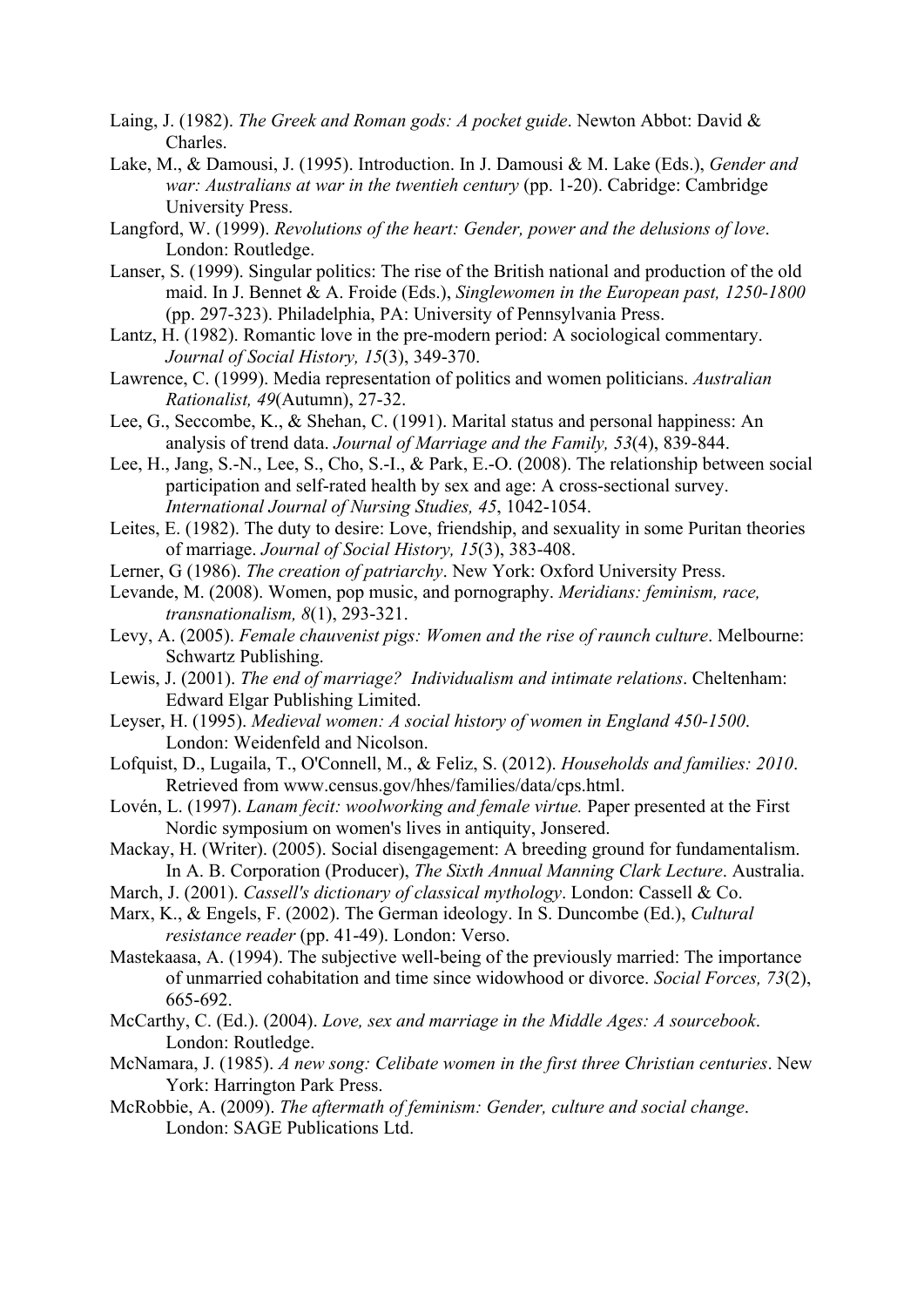- Michael, Y., Berkman, L., Colditz, G., & Kawachi, I. (2001). Living arrangements, social integration and change in functional health status. *American Journal of Epidemiology, 153*(2), 123-131.
- Mills, S. (1997). *Discourse*. London: Routledge.
- Mirrer, L. (1992). Introduction. In L. Mirrer (Ed.), *Upon my husband's death: Widows in the leterature and histories of medieval Europe* (pp. 1-17). Ann Arbor: The University of Michigan Press.
- Mitterauer, M., & Sieder, R. (1982). *The European family: Patriarchy to parnership from the Middle Ages to the present* (K. Oosterveen & M. Hörzinger, Trans.). Oxford: Basil Blackwell.
- Mohanty, C. (2003). "Under Western eyes" revisited: Feminist solidarity through anticapitalist struggles. *Signs, 28*(2), 499-535.
- Monaghan, P. (1990). *The book of goddesses and heroines*. St Paul, MN: Llewellyn Publications.
- Morris, I. (2001). Remaining invisible: The archeology of the excluded in Classical Athens. In S. Joshel & S. Murnaghan (Eds.), *Women & slaves in Greco-Roman culture* (pp. 193-220). London: Routledge.
- Morrow, W. (2000). Feminist reconstructions of psychology. In M. Biaggio & M. Hersen (Eds.), *Issues in the psychology of women* (pp. 15-31). New York: Kluwer Academic/Plenum Publishers.
- Moscovici, S., & Duveen, G. (2000). *Social representations: Explorations in social psychology*. Cambridge: Polity Press.
- Munn, M. (2006). *The Mother of the gods, Athens, and the tyranny of Asia*. Berkeley, CA: University of California Press.
- Murphy, M., Glaser, K., & Grundy, E. (1997). Marital status and long-term illness in Great Britain. *Journal of Marriage and the Family, 59*(1), 156-164.
- Nafstad, H., Blakar, R., Carlquist, E., Phelps, J., & Rand-Hendriksen, K. (2007). Ideology and power: The influence of current neo-liberalism in society. *Journal of Community & Applied Social Psychology, 17*, 313-327.
- Nielsen, M. (1997). *Etruscan women: A cross-cultural perspective.* Paper presented at the First Nordic symposium on women's lives in antiquity, Jonsered.
- Office for National Statistics. (2011). Marital status. *Population* Retrieved 20 June 2011, 2011, from www.statistics.gov.uk/cci/nugget.asp?id=2312.
- Osborn, K., & Burgess, D. (2004). *The complete idiot's guide to classical mythology* (2 ed.). New York: Alpha Books.
- Oswald, D., Clark, E., & Kelly, C. (2004). Friendship maintenance: An analysis of individual and dyad behaviours. *Journal of Social and Clinical Psychology, 23*(3), 413-441.
- Pagels, E. (1988). *Adam, Eve, and the serpent: Sex and politics in early Christianity*. New York: Vintage Books.
- Pamuk, O. (2007, July 9 & 16). Personal history. Forbidden fare. When street food came to Instanbul. *The New Yorker*.
- Pearl, C. (1959). *So, you want to be an Australian*. Sydney: Ure Smith.
- Pelling, M. (2001). Who needs to marry? Ageing and inequality among women and men in early modern Norwich. In L. Botelho & P. Thane (Eds.), *Women and ageing in British society since 1500* (pp. 31-42). Harlow: Pearson Education Limited.
- Penman, R., & Stolk, Y. (1983). *Not the marrying kind: Single women in Australia*. Ringwood: Penguin Books Australia Ltd.
- Peters, C. (1997). Single women in early modern England. *Community and Change, 12*(3), 325-345.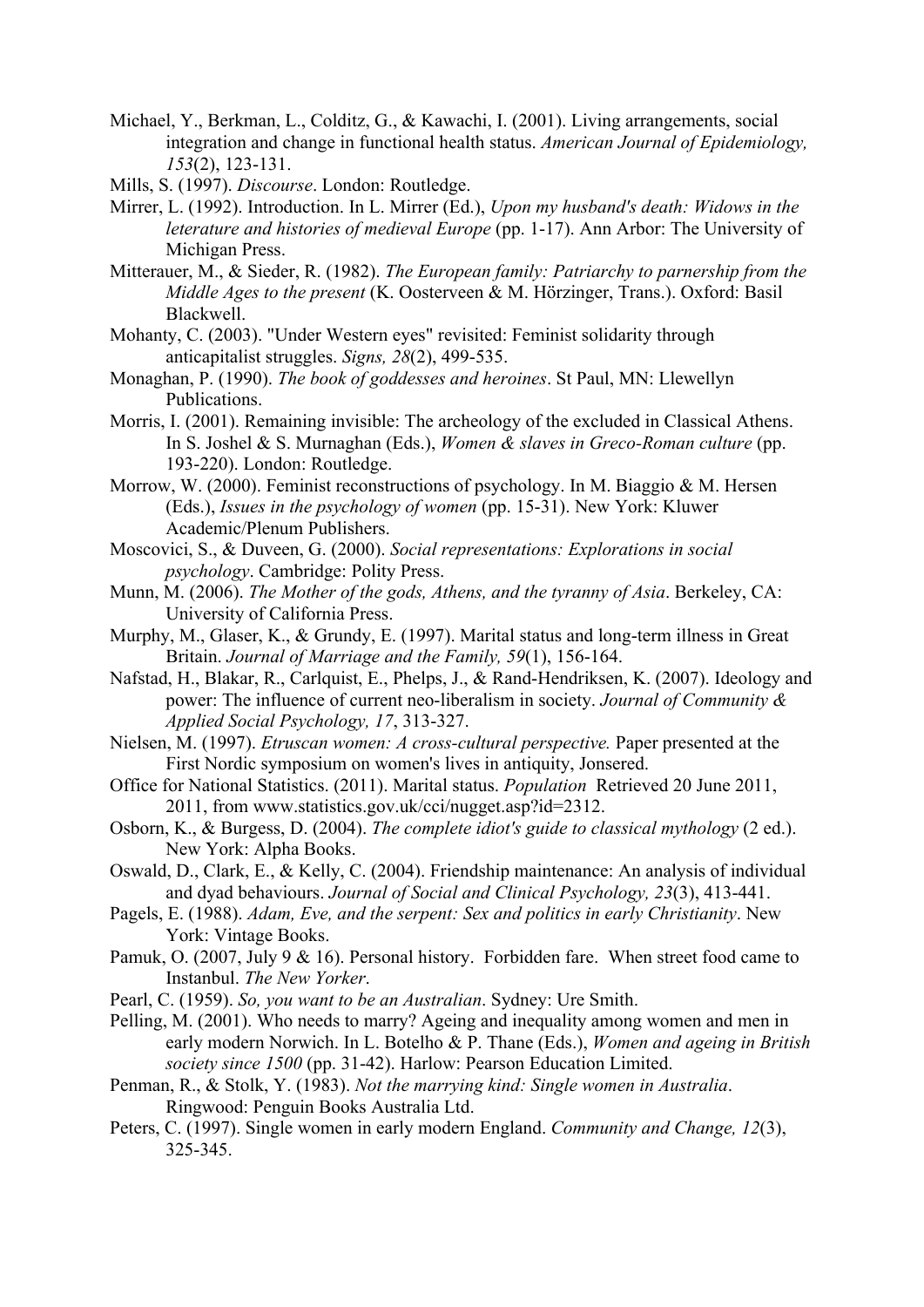- Phillips, L., & Jørgenen, M. (2002). *Discourse analysis as theory and method*. London: Sage Publications.
- Plato. (c. 429-347 BCE). A myth about the origin of the sexes (S. Trzaskoma, R. Smith & S. Brunet, Trans.). In S. Trzaskoma, R. Smith & S. Brunet (Eds.), *Anthology of classical myth: Primary sources in translation* (pp. 373-375). Indianapolis, IN: Hackett Publishing Company, Inc.
- Pollack, R. (1997). *The body of the Goddess: Sacred wisdom in myth, landscape and culture*. Shaftesbury, Dorset: Element Books Limited.
- Pollert, A. (1996). Gender and class revisited: Or, the poverty of 'patriarchy'. *Sociology, 30*(4), 639-659.
- Pomeroy, S. (1995). *Goddesses, whores, wives, and slaves: Women in classical antiquity*. New York: Schocken Books.
- Power, E. (1973). The position of women *Bell, SG* (pp. 159-180). Stanford CA: Stanford University Press.
- Rankin, D. (1995). The Celts through Classical eyes. In M. Green (Ed.), *The Celtic world*. London: Routledge.
- Raven, N. (2004). A 'humbler, industrious class of female': Women's employment and industry in the small towns of southern England, c. 1790-1840. In P. Lane, N. Raven & K. Snell (Eds.), *Women, work and wages in England, 1600-1850* (pp. 170-189). Woodbridge: The Boydell Press.
- Rei, A. (2001). Villains, wives and slaves in the comedies of Plautus. In S. Joshel & S. Murnaghan (Eds.), *Women & slaves in Greco-Roman culture* (pp. 92-108). London: Routledge.
- Resnick, I. (2000). Marriage in medieval culture: Consent theory and the case of Joseph and Mary. *Church History, 69*(2), 350-371.
- Reynolds, J. (2008). *The single woman*. Hove Psychology Press.
- Rich, A. (1980). Compulsory heterosexuality and lesbian existence. *Signs, 5*, 631-660.
- Riger, S. (1992). Epistemological debates, feminist voices: Science, social values and the study of women. *American Psychologist, 47*(6), 730-740.
- Rogers, K. (1980). The troublesome helpmate: A history of misogyny in literature. In S. Bell (Ed.), *Women from the Greeks to the French revolution* (pp. 84-89). Stanford, CA: Stanford University Press.
- Rosen, B. (Ed.). (1991). *Witchcraft in England, 1558-1618* (paperback ed.). Amherst, MA: University of Massachusetts Press.
- Ross, A. (1986). *The pagan Celts*. Totawa, NJ: Barnes & Noble Books.
- Rowbotham, S. (1999). *Threads through time: Writings on history and autobiography*. London: Penguin Books.
- Rudman, L., & Heppen, J. (2003). Implicit romantic fantasies and women's interest in personal power: A glass slipper effect? *Personality and Social Psychology Bulletin, 29*(11), 1357-1370.
- Salih, S. (2001). *Versions of virginity in later medieval England*. Cambridge: D.S. Brewer.
- Saller, R. (2001). Symbols of gender and status hierarchies in the Roman household. In S. Joshel & S. Murnaghan (Eds.), *Women & slaves in Greco-Roman culture* (pp. 84-91). London: Routledge.
- Sampson, E. (1977). Psychology and the American ideal. *Journal of Personal and Social Psychology, 35*(11), 767-782.
- Sartre, M. (2009). *Histoires Grecques: Snapshots from antiquity* (C. Porter, Trans.). Cambridge, MA: The Belknap Press of Harvard University Press.
- Savino, H. (2002). The lives of ancient Celtic women. Retrieved 20 August 2009, 2009, from www.celtlearn.org/pdfs/women.pdf.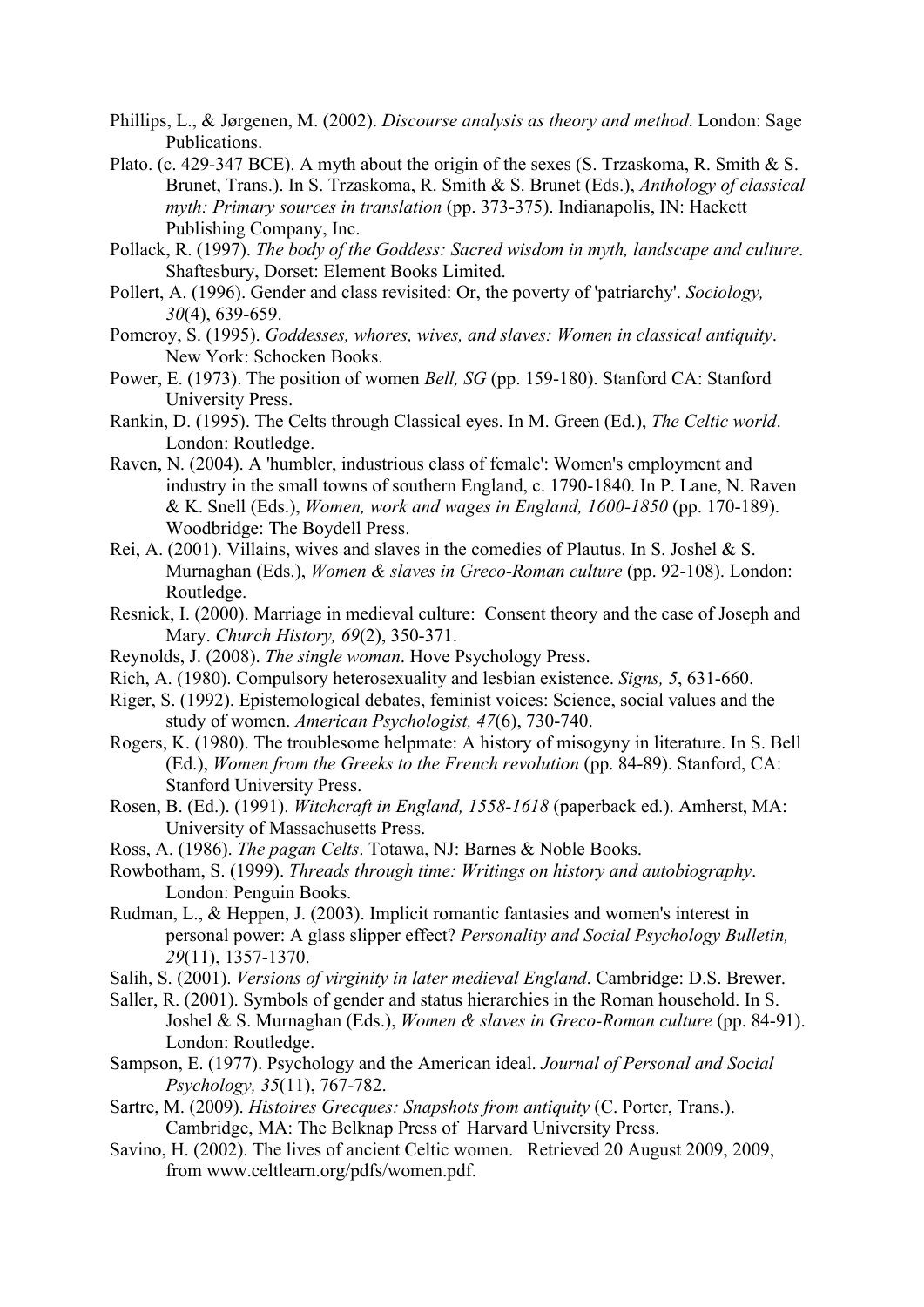- Schen, C. (2001). Strategies of poor aged women and widows in sixteenth-century London. In L. Botelho & P. Thane (Eds.), *Women and ageing in British society since 1500* (pp. 13-30). Harlow: Pearson Education Limited.
- Schwartzberg, N., Berliner, K., & Jacob, D. (1995). *Single in a married world: A life cycle framework for working with the unmarried adult*. New York: WW Norton & Company, Inc.
- Schwimmer, B. (1995). Hebrew social organization: Marriage. Retrieved 2 August 2009 from:

https://www.umanitoba.ca/faculties/arts/anthropology/tutor/case\_studies/hebrews/mar riage.html.

- Scruton, R. (2006). Sacrilege and sacrament. In R. George & J. Elshtain (Eds.), *The meaning of marriage: Family, state, market, and morals* (pp. 3-28). Dallas: Spence Publishing Company.
- Semonides. (c. 700 BCE). The different kinds of women (S. Trzaskoma, R. Smith & S. Brunet, Trans.). In S. Trzaskoma, R. Smith & S. Brunet (Eds.), *Anthology of classical myth: Primary sources in translation* (pp. 387-390). Indianapolis, IN: Hackett Publishing Company, Inc.
- Setälä, P. (1997). *Female property and power in Imperial Rome.* Paper presented at the First Nordic symposium on women's lives in antiquity, Jonsered.
- Sharpe, J. (2001). *Witchcraft in early modern England*. Harlow: Pearson Education Limited.
- Sharpe, P. (1996). *Adapting to capitalism: Working women in the English economy, 1700- 1850*. Basingstoke: Macmillan Press.
- Sharpe, P. (1999). Survival strategies and stories: Poor widows and widowers in early industrial England. In S. Cavallo & L. Warner (Eds.), *Widowhood in medieval and early modern Europe* (pp. 220-239). Harlow: Pearson Education Limited.
- Shek, W.-y. (2003). *Dependency of risks in annuity valuation.* City University, London.
- Shoebridge, A. (2012). *Single women: Transition in theory and practice.* Unpublished Doctoral thesis, Curtin University, Perth.
- Showalter, E. (1978). Family secrets and domestic subversion: Rebellion in the novels of the 1860s. In A. Wohl (Ed.), *The Victorian family: Structure and stresses* (pp. 101-116). London: Croom Helm.
- Shute, C. (1995). Heroines and heroes: Sexual methology in Australia 1914-18. In J. Damousi & M. Lake (Eds.), *Gender and war: Australians at war in the twentieh century* (pp. 23-42). Cambridge: Cambridge University Press.
- Smith, D. (1990). *The conceptual practices of power: A feminist sociology of knowledge*. Boston: Northeastern University Press.
- Snyder, S. (2008). Seeking God in the brain efforts to localize higher brain functions. *The New England Journal of Medicine, 358*(1), 6-7.
- Sophocles. (c. 495-406/5 BCE). Procne laments the life of women (S. Trzaskoma, R. Smith & S. Brunet, Trans.). In S. Trzaskoma, R. Smith & S. Brunet (Eds.), *Anthology of classical myth: Primary sources in translation* (pp. 392-393). Indianapolis, IN: Hackett Publishing Company, Inc.
- Spicksley, J. (2003). To be or not to be married: single women, money-lending, and the question of choice in late Tudor and Stuart England. In L. Amtower & D. Kehler (Eds.), *The single woman in medieval and early modern England: Her life and representation* (Vol. 263, pp. 65-96). Tempe, AZ: Arizona Center for Medieval and Renaissance Studies.
- Stack, S., & Eshleman, J. (1998). Marital status and happiness: A 17-nation study. *Journal of Marriage and the Family, 60*, 527-536.
- Stein, P. (1976). *Single*. Engelwood Ciffs, NJ: Prentice-Hall, Inc.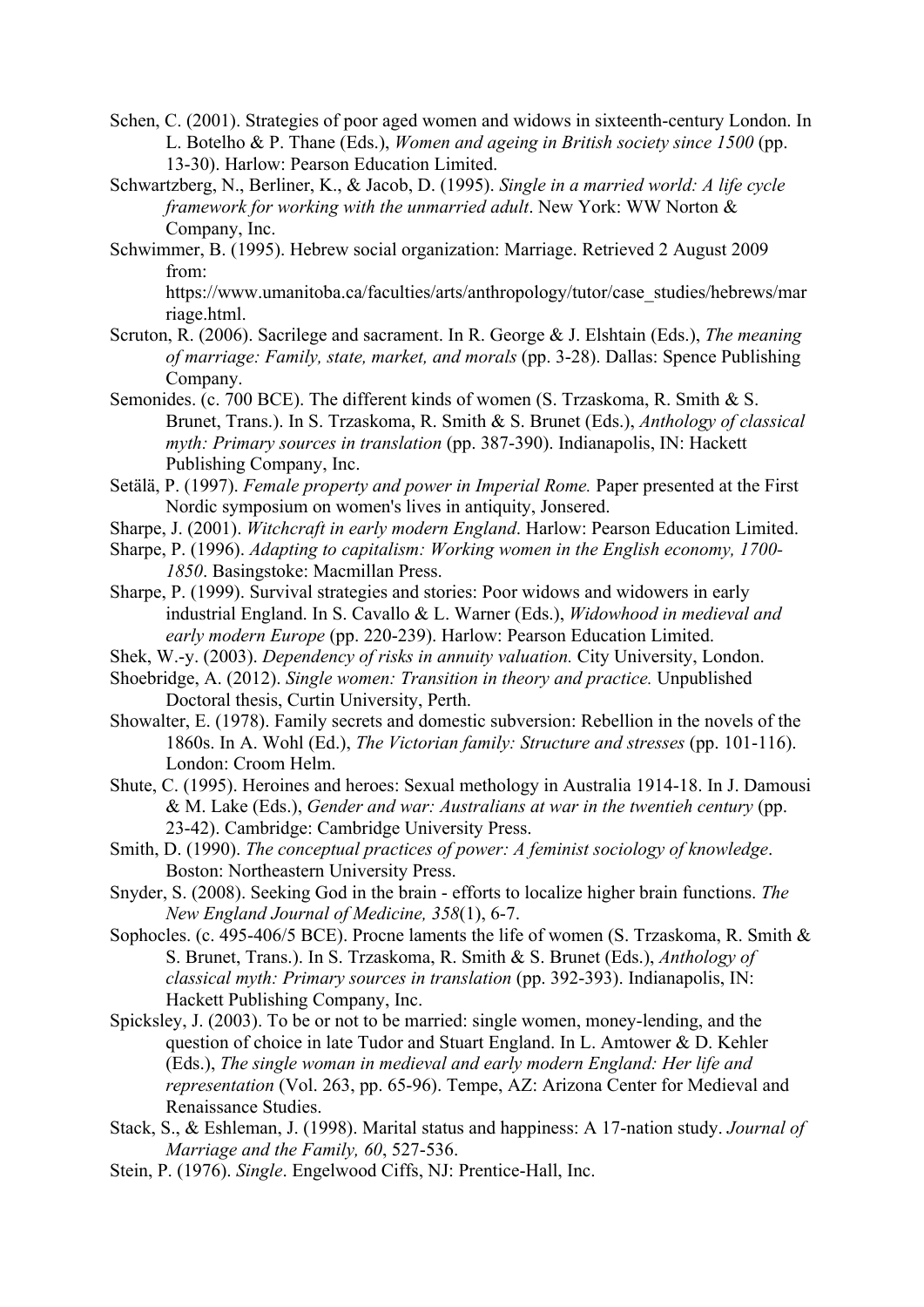- Stenton, D. (1973). On the 'Homily on Matrimony'. In S. Bell (Ed.), *Women from the Greeks to the French revolution* (pp. 218-220). Stanford, CA: Stanford University Press.
- Stewart, P., & Strathern, A. (2004). *Witchcraft, sorcery, rumors, and gossip*. Cambridge: Cambridge University Press.
- Stewart, R. (1990). *Celtic gods, Celtic goddesses*. London: Blandford.
- Stiehm, J. (2000). Neighter male nor female: Neither victim nor executioner. In I. Breines, R. Connell & I. Eide (Eds.), *Male roles, masculinities and violence* (pp. 223-230). Paris: UNESCO.
- Stone, L. (1993). *Broken lives: Separation and divorce in England 1660-1857*. Oxford: Oxford University Press.
- Stretton, T. (1999). Widows at law in tudor and Stuart England. In S. Cavallo & L. Warner (Eds.), *Widowhood in medieval and early modern Europe* (pp. 193-208). Harlow: Pearson Education Limited.
- Summers, A. (1975/2002). *Damned whores and God's police* (Revised 2nd ed.). Camberwell: Penguin Books.
- Tajfel, H. (1982). Instrumentality, identity and social comparisons. In H. Tajfel (Ed.), *Social identity and intergroup relations* (pp. 483-507). Cambridge: Cambridge University Press.
- Tajfel, H., & Turner, J. (2007). The social identity theory of intergroup behaviour. In D. Stapel & H. Blanton (Eds.), *Social comparison theories* (pp. 355-373). New York: Psychology Press.
- Talbot, M. (1998). Older widows' attitudes towards men and remarriage. *Journal of Aging Studies, 12*(4), 429-449.
- Taylor, S., Klein, L., Lewis, B., Gruenewald, T., Gurung, R., & Updegraff, J. (2000). Biobehavioural responses to stress in females: Tend-and-befriend, not fight-or-flight. *Psychological Review, 107*(3), 411-425.
- Thoits, P. (1992). Identity structures and psychological well-being: Gender and marital status comparisons. *Social Psychology Quarterly, 55*, 236-256.
- Thomas, K. (1973). Women and the Civil War sects. In S. Bell (Ed.), *Women from the Greeks to the French revolution* (pp. 221-231). Stanford, CA: Stanford University Press.
- Thompson, J. (1993). *Wives, widows, witches and bitches: Women in seventeenth-century Devon*.
- Tinkler, P. (1995). Women and popular literature. In J. Purvis (Ed.), *Women's history: Britain 1850-1945* (pp. 131-156). London: Routledge.
- Todd, B. (1999). The virtuous widow in Protestant England. In S. Cavallo & L. Warner (Eds.), *Widowhood in medieval and early modern Europe* (pp. 66-83). Harlow: Pearson Education Limited.
- Trinca, H. (2010). Our sudden Prime Minister*. The Australian*. Retrieved from åwww.theaustralian.com.au/politics/our-sudden-prime-minister/story-e6frgczf-1225884202210.
- Uren, D., & Colman, E. (2005, March 19-20). Out on a tax limb*. The Weekend Australian,* p. 19.
- Ussher, J. (2011). *The madness of women: Myth and experience*. London: Routledge.
- Ustinoff, J. (2005). The many faces of Eve: Representations of Queensland women parliamentarians in the media. *Queensland Review, 12*(2), 97-106.
- van Dijk, T. (1995). Discourse semantics and ideology. *Discourse and Society, 6*(2), 243-289.
- Vaughan, O. (2011). Joy of sex scene lost on Julia: Gillard loses it after At Home With Julia question. *news.com.au*. Retrieved from

www.news.com.au/entertainment/television/abc-bosss-sex-tape-kidding-but-hellsmear-the-pm/story-e6frfmyi-1226142108243.